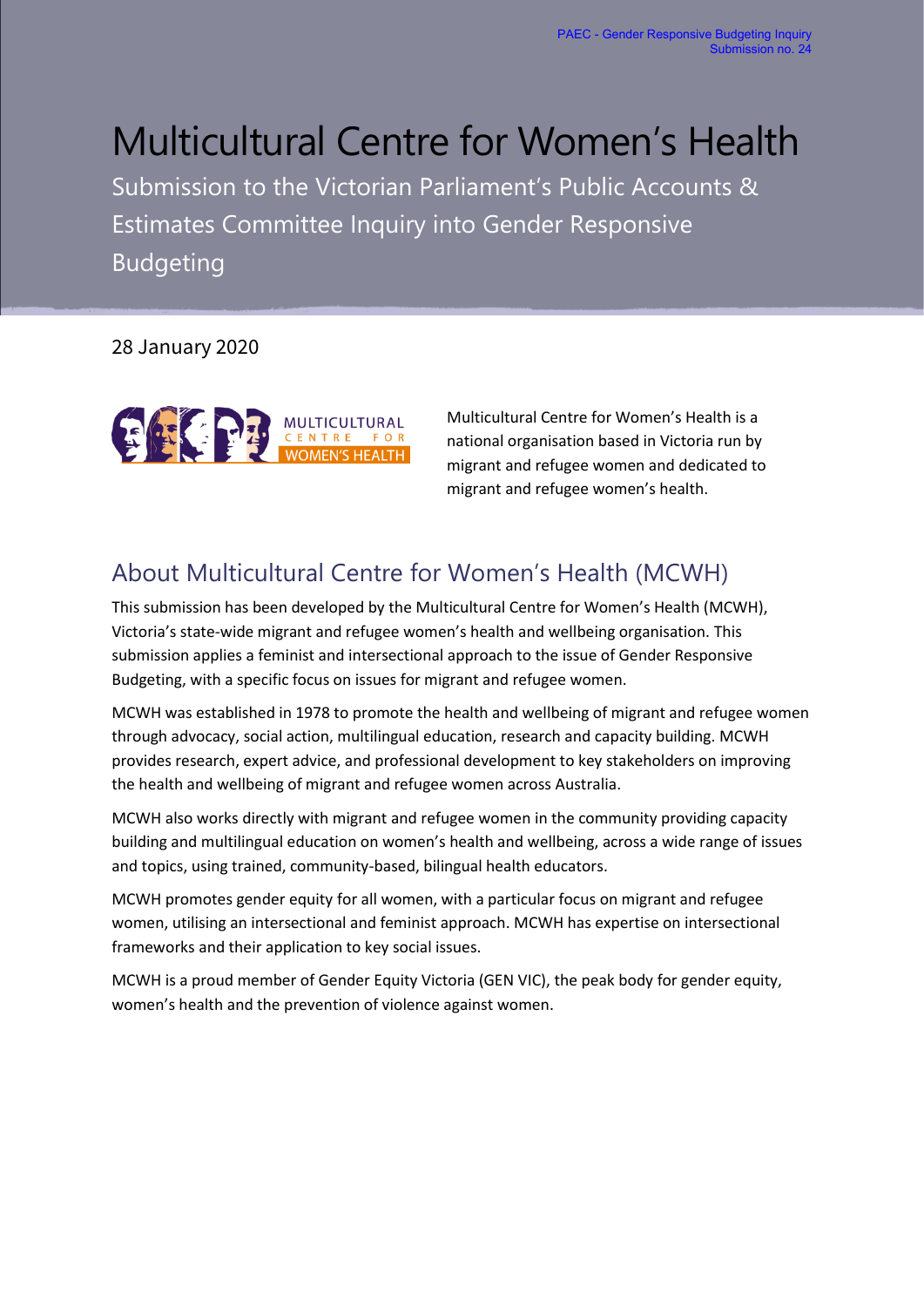# Why Gender Responsive Budgeting is important for Victoria

Gender responsive budgeting (GRB) is important for the advancement of women's rights, ensuring government allocates resources fairly in ways that enhance gender equity. GRB, particularly when conducted according to an intersectional framework, delivers social benefit by ensuring that the distribution of income, assets and expenditure is shared more equally across the community.

Victoria has led the way nationally on family violence prevention and investment since the Royal Commission into Family Violence in 2015. With the commitment to full implementation of the RCFV comes an obligation to address gender inequalities across the state. The Victorian Government's *Everybody Matters: Inclusion and Equity Statement* is a ten-year commitment to ensuring that RCFV reform, including strategies to build gender equity and prevent violence against women, apply equitably to the whole community. Gendered violence will not end until gender inequality ends, which is why addressing the gendered inequalities facing all Victorian women in the economy and State Budget is so important.

With the right intersectional framework, resources and policy commitment, an economic gendered lens should deliver tailored and inclusive policy solutions for enduring financial inequities for all Victorian women and their children.

This submission focuses on the importance of GRB for migrant and refugee women and girls. This submission supports the Gender Equity Victoria (Gen Vic) submission *Back on Track: Gender Responsive Budgeting* (attached), building on the Gen Vic submission to provide additional information on the importance, application and impact of taking an intersectional approach to GRB.

### The Need for an Intersectional Approach

An intersectional approach to GRB analyses the ways that systems and structures interact on multiple levels to create gendered financial inequities. It highlights the ways that intersecting forms of oppression such as racism, sexism, homophobia and ableism combine to create gendered power imbalances and disadvantage, and result in economic marginalisation, exclusion, systemic bias and discrimination.

An intersectional approach is an essential tool to make visible the multiple discrimination that is experienced by migrant and refugee women. While a one-dimensional gender analysis enables an understanding of the ways in which gender inequality and oppression impacts on women, it does not enable visibility of the impact of other important axes of power such as race, ethnicity, socioeconomic status, or migration status. A one-dimensional gender analysis is therefore an inadequate tool to fully understand or address the multiple gendered oppressions experienced by the most marginalised women in our community. Inclusive and accurate GRB must be based on an intersectional analysis in order to address the key social and economic policy issues impacting on Victorian women.

The Canadian Government utilises an analytical process calle[d GBA+](https://cfc-swc.gc.ca/gba-acs/index-en.html#what) to assess how diverse groups of women, men and non-binary people experience government policies, programs and initiatives. GBA+ analysis is used to advance gender equity in Canada in a way that is multi-dimensional and inclusive of women and non-binary people from marginalised communities such as those from migrant and refugee communities. GBA+ has been applied to analysis of financial policy in Canada and could also be a useful resource in the Victorian context.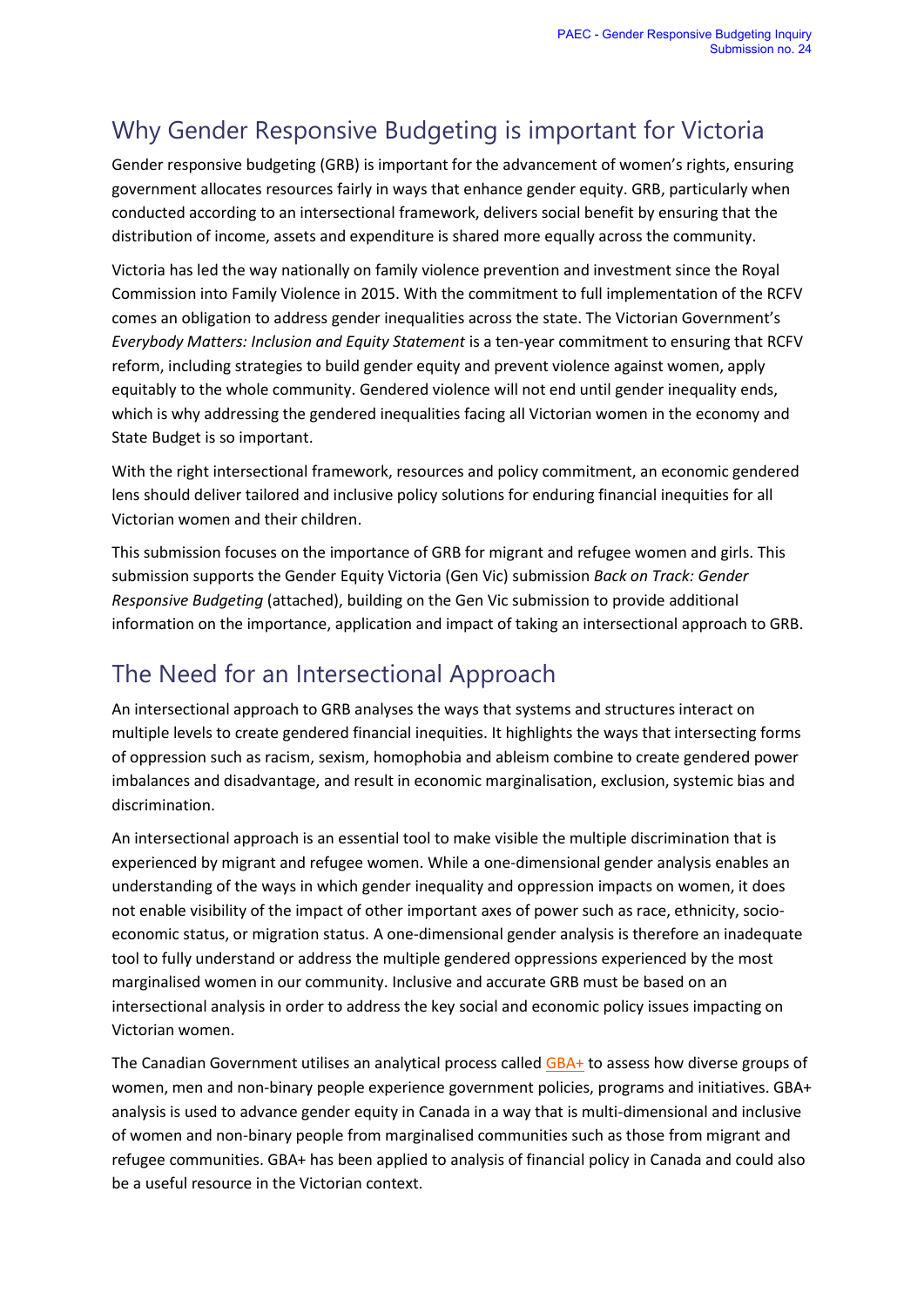### Gender responsive budgeting and migrant and refugee women and girls

The Victorian female population is highly culturally and linguistically diverse. Almost half of the female population (49%) is either born overseas or has one or both parents born overseas. Approximately 886,000 women and girls have migrated to Victoria from a main non-English speaking country (MNESC), making up 29% of the Victorian female population. Population projections estimate a future growth of 44,000 MNESC-born women and girls per year.

All Victorian policy, including GRB, must take account of the cultural and linguistic diversity of the population. In addition, it must recognise that migrant women and girls experience inequity and disadvantage due to intersecting discrimination, resulting in poorer outcomes in areas such as employment, health and family violence.

#### Higher unemployment rate

Overseas born women generally have a higher unemployment rate than women born in Australia and than men born overseas. In addition, visa category makes an important difference in migrant women's capacity to participate in employment. In November 2016 the unemployment rate of migrant women with permanent residency was 12.2%, and those with temporary visas was 11%, compared with Australian born women at 4.5%. Migrant men with permanent residency had a 5.8% unemployment rate and men on temporary visas had a rate of 7.8%.

#### Lower full-time employment rate

In November 2016 migrant men were more likely to be employed full time than migrant women: among employed permanent visa holders, 82% of men were employed full time compared with 66% of women; and 67% of employed male temporary residents were employed full time compared with 55% of female temporary residents.

#### Lower labour force participation

Overseas born women have a lower labour force participation rate than women born in Australia and than men born overseas. In November 2016 the labour force participation rate of migrant women with permanent residency was 58% and for women on temporary visas it was 54%, compared with Australian born women at 66%. Men on permanent visas participated at a rate of 86% and for men on temporary visas the rate was 74%.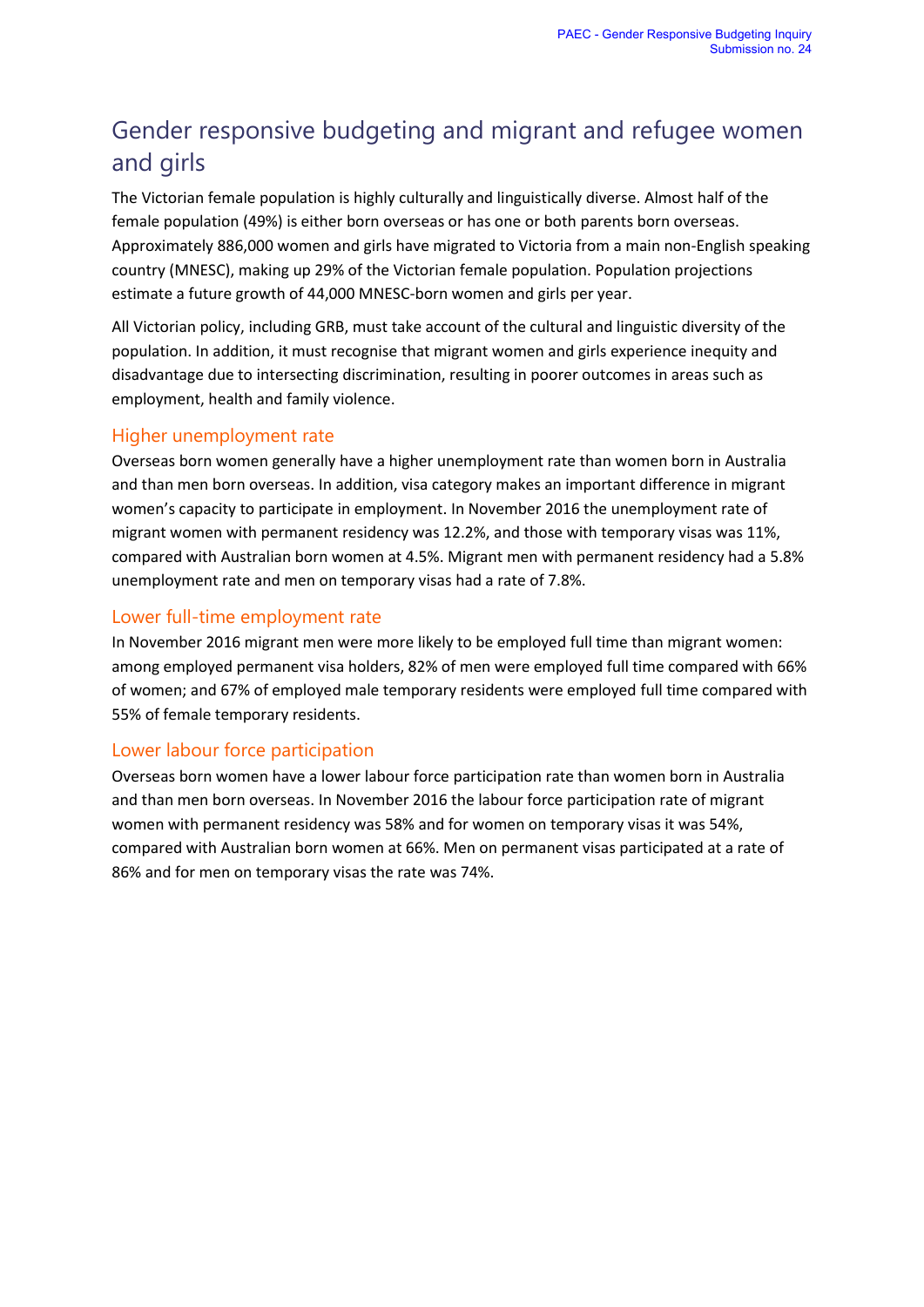#### Health outcomes

Available research shows that immigrant and refugee women are:

- at a greater risk of suffering poorer maternal and child health outcomes.
- less likely than Australian-born women to have adequate information and familiarity with modern contraceptive methods.
- at greater risk of contracting a sexually transmitted condition (such as HIV and hepatitis B), especially migrant women who are from countries where the condition has a high prevalence.
- less likely to use health and social/support services. (It is important to note that low access to prevention programs leads to higher representation among crisis and acute serviceusers).
- less likely to have access to evidence-based and culturally relevant information which will enable them to make decisions about their health.

Some key indicators of migrant women's poorer access to the health system in Australia are:

- lower rates of access to antenatal care in the first trimester;
- higher rates of stillbirth;
- higher rates of poor perinatal mental health;
- higher rates of gestational diabetes.

(See the attached MCWH *Sexual and Reproductive Health Data Report 2016* for more information).

#### Violence against women

While there is limited data available about the prevalence of violence against migrant and refugee women, research indicates that migrant and refugee women, particularly those who are newlyarrived, have precarious visa status, are socially isolated and/or do not speak English, are more vulnerable to family violence.

In addition, migrant and refugee women tend to have poorer access to family violence services at an early point and are therefore over-represented in crisis services. In addition, they have fewer support options and tend to fall through gaps in the system. It is not yet clear whether the RCFV reforms have made a quantifiable improvement to migrant and refugee women's access to family violence support in Victoria.

Migrant and refugee women experience different forms of family violence, such as immigrationrelated threats and coercion, and where they experience the same forms of violence as non-migrant women, they experience the violence differently and it has different impacts. Migrant and refugee women are particularly susceptible to financial abuse.

(See the attached *ASPIRE Compass Summary Report* and the *ASPIRE Financial Abuse Fact Sheet*).

#### Conclusion

Effective and accurate GRB will be based on an intersectional and feminist framework that recognises the intersecting discrimination experienced by migrant and refugee women, and which results in poorer outcomes in employment, health and family violence. Migrant and refugee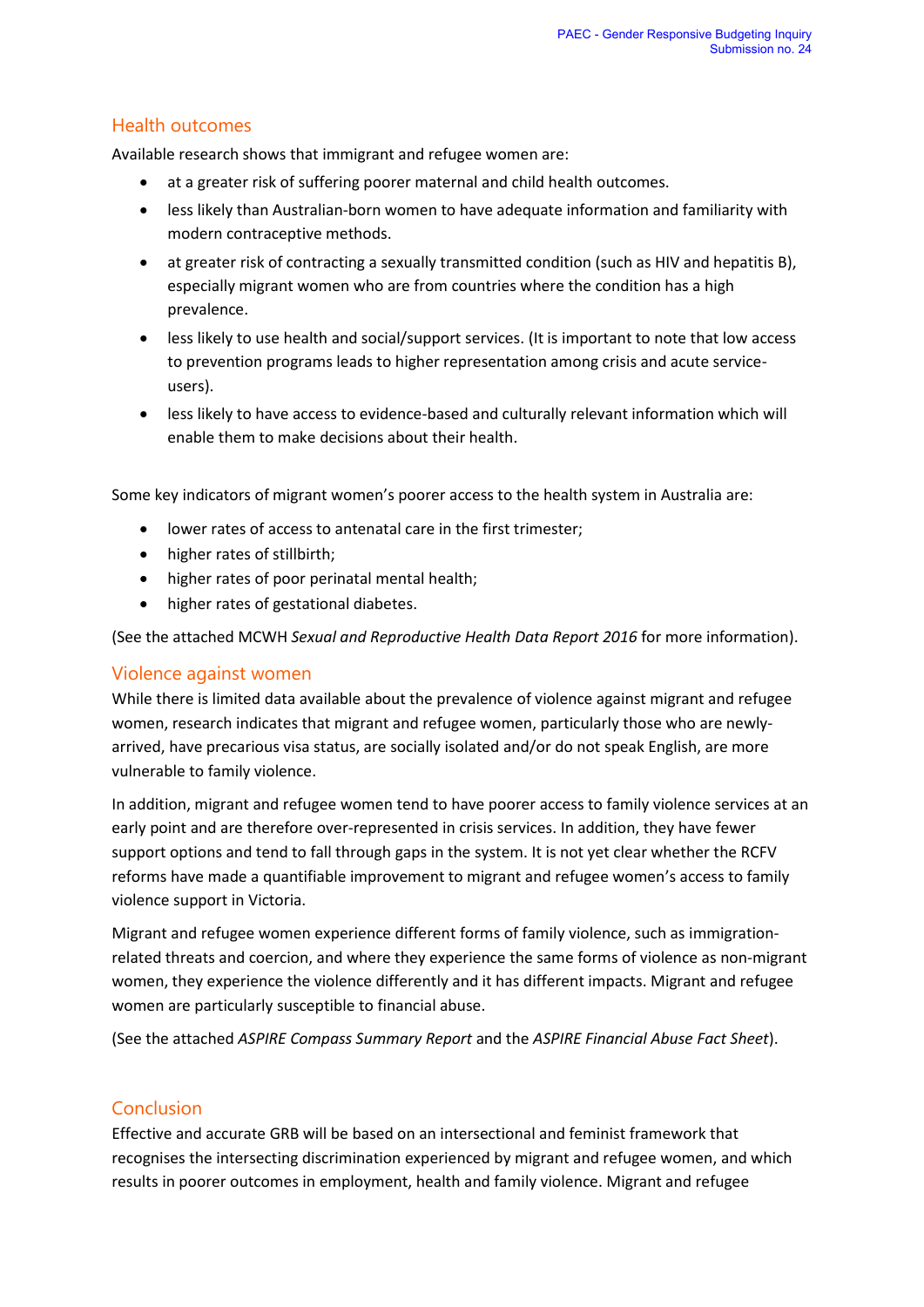women's poorer outcomes in employment, health and family violence can be improved through gender equity policies that take into account the multiple policy areas that affect their lives. GRB must include those multiple policy areas in its analysis.

### Key recommendations

As a member of Gender Equity Victoria, Multicultural Centre for Women's Health supports in full the recommendations put forward by GEN VIC in their Back on Track: Gender Responsive Budgeting Submission. MCWH's additional recommendations are highlighted in purple font:

#### Recommendation 1

That the Victorian Government adopt global best practice in the establishment, implementation and resourcing of gender responsive budgeting in the State of Victoria.

This should include a method for conducting an intersectional analysis such as the GBA+ analysis conducted by the Canadian government.

#### Recommendation 2

That the Department of Treasury & Finance publish annual data on the gender and diversity make up of the department, including the representation of women on the boards of its agencies, affiliates and entities, disaggregated utilising an intersectional approach.

#### Recommendation 3

That the Department of Treasury and Finance establish a specialist gender economics unit to plan, implement and evaluate gender responsive budgeting, to be supported by the Office of Women's Equality. The gender economics unit should:

- be structured, as other Treasury units are, to withstand changes of government.
- ensure all economic and fiscal data is collected in a disaggregated way to measure the differential impacts of the Victorian Budget on women and gender diverse people, utilising an intersectional approach.
- lead whole-of-government gender analysis across the budget cycle, working closely with the Office of Women, to develop Gender Equality Budget Statements, with high level intersectional analysis of the impact of annual budget decisions, outputs and asset investments on Victorian women and gender diverse people.

#### Recommendation 4

That the Department of Treasury & Finance support the establishment of a Gender Equality Budget Group, bringing together civil society organisations, gender economic experts within government and the academy to inform the development of gender responsive budgeting in Victoria, including greater transparency, accountability and analysis. This group may also assist in the evaluation and monitoring of the project, by independently assessing the effectiveness of the GRB approach on gender equity in the State.